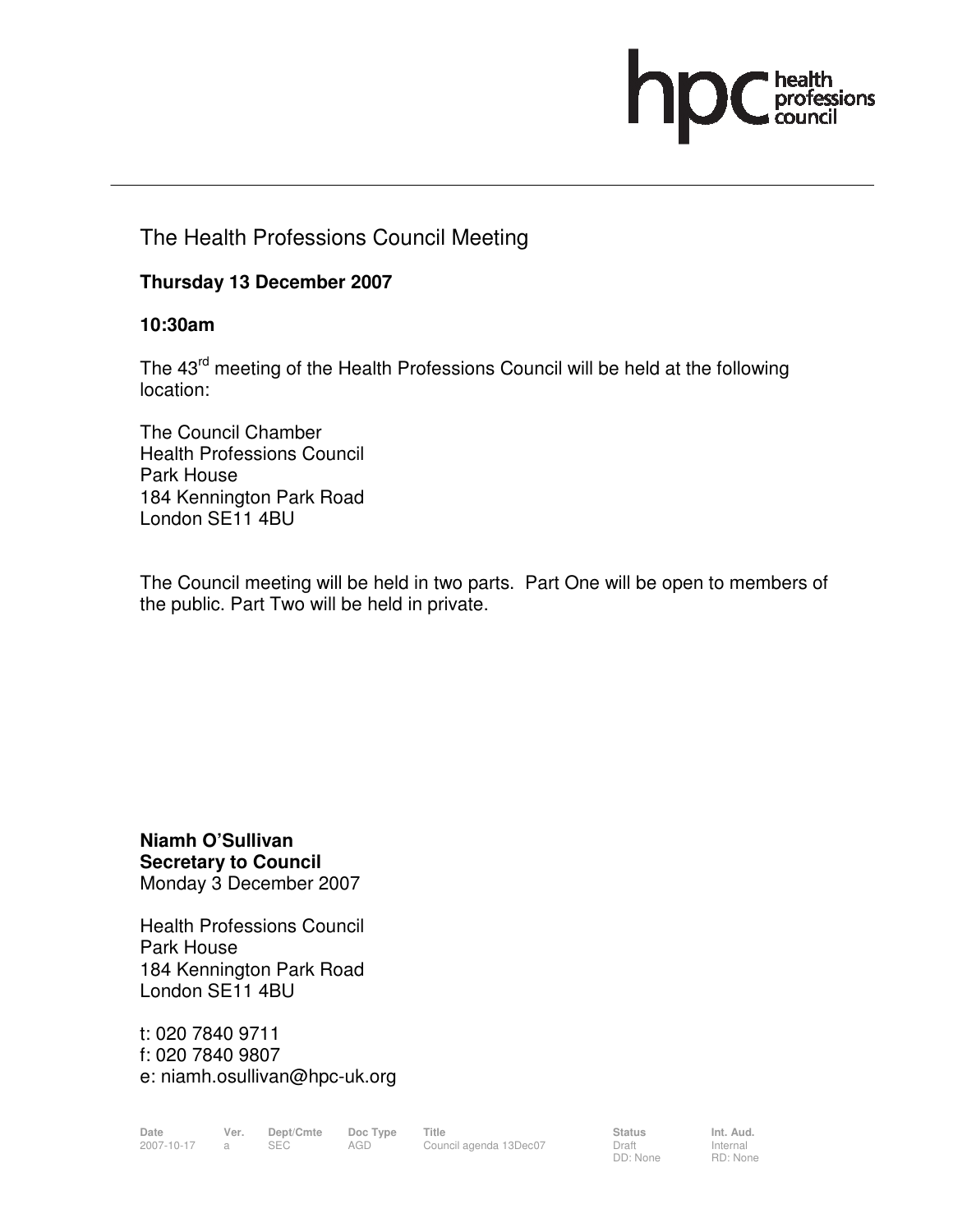**Agenda part one – open to members of the public** 

| 1. President's welcome and introduction                                                                              |                                 |  |  |  |  |
|----------------------------------------------------------------------------------------------------------------------|---------------------------------|--|--|--|--|
| 2. Apologies for absence                                                                                             | verbal                          |  |  |  |  |
| 3. Approval of agenda                                                                                                | verbal                          |  |  |  |  |
| 4. Minutes of the Council meeting held on 3 October 2007<br>Niamh O'Sullivan - Secretary to Council                  | enclosure 1<br>paper HPC172/07  |  |  |  |  |
| 5. Matters arising<br>Niamh O'Sullivan - Secretary to Council                                                        | enclosure 2<br>paper HPC173/07  |  |  |  |  |
| 6. President's report                                                                                                | enclosure 3<br>paper HPC174/07  |  |  |  |  |
| 7. Chief Executive's report                                                                                          | enclosure 4<br>paper HPC175/07  |  |  |  |  |
| Items for discussion/approval                                                                                        |                                 |  |  |  |  |
| <b>Strategy and policy</b>                                                                                           |                                 |  |  |  |  |
| 8. Council elections 2008<br>Niamh O'Sullivan - Secretary to Council                                                 | enclosure 5<br>paper HPC176/07  |  |  |  |  |
| 9. Counsellors and psychotherapists<br>From Marc Seale - Chief Executive                                             | enclosure 6<br>paper HPC177/07  |  |  |  |  |
| 10. Equality and diversity scheme<br>Michael Guthrie - Policy Manager                                                | enclosure 7<br>paper HPC178/07  |  |  |  |  |
| 11. Post-registration qualifications<br>Michael Guthrie - Policy Manager                                             | enclosure 8<br>paper HPC179/07  |  |  |  |  |
| 12. Student fitness to practise – response to the<br><b>Department of Health</b><br>Charlotte Urwin - Policy Officer | enclosure 9<br>paper HPC180/07  |  |  |  |  |
| 13. HPC vision statement<br>Marc Seale - Chief Executive                                                             | enclosure 10<br>paper HPC181/07 |  |  |  |  |
| 14. Fee change proposal paper<br>Simon Leicester - Director of Finance                                               | enclosure 11<br>paper HPC182/07 |  |  |  |  |
|                                                                                                                      |                                 |  |  |  |  |

Date Ver. Dept/Cmte Doc<sup>Type</sup> Title **Status** Status Int. Aud. 2007-10-17 a SEC AGD Council agenda 13Dec07 Draft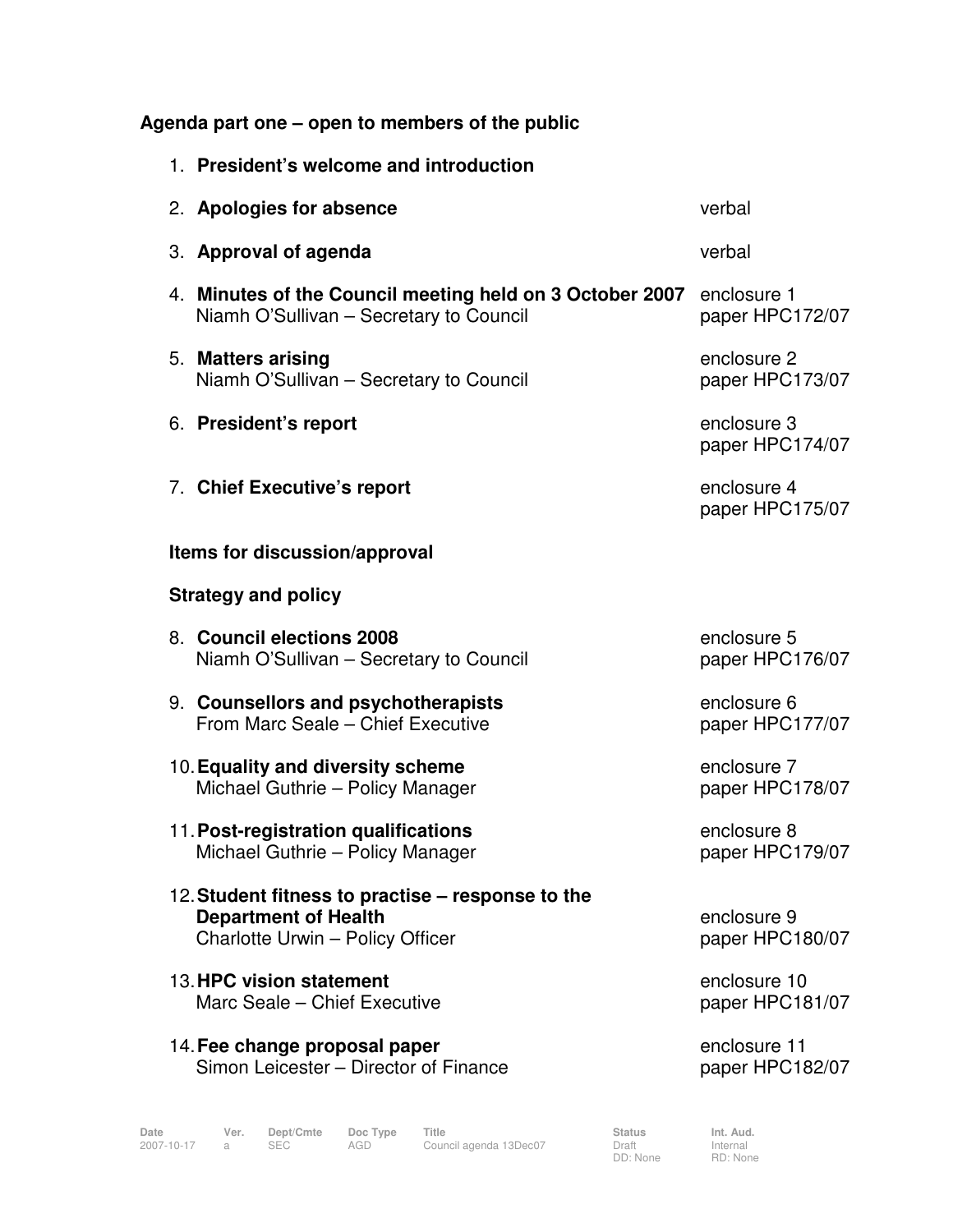| 15. Five year plan                                                                                                                                           | enclosure 12                    |
|--------------------------------------------------------------------------------------------------------------------------------------------------------------|---------------------------------|
| Charlotte Milner - Management Accountant                                                                                                                     | paper HPC183/07                 |
| Corporate governance                                                                                                                                         |                                 |
| 16. Reappointment of external auditors                                                                                                                       | enclosure 13                    |
| Simon Leicester - Director of Finance                                                                                                                        | paper HPC184/07                 |
| 17. Reappointment of internal auditors                                                                                                                       | enclosure 14                    |
| Simon Leicester - Director of Finance                                                                                                                        | paper HPC185/07                 |
| 18. Updated risk register                                                                                                                                    | enclosure 15                    |
| Marc Seale - Chief Executive                                                                                                                                 | paper HPC186/07                 |
| 19. Financial regulations                                                                                                                                    | enclosure 16                    |
| Marc Seale - Chief Executive                                                                                                                                 | paper HPC187/07                 |
| 20. Revised Standing Orders for the Audit Committee                                                                                                          | enclosure 17                    |
| Niamh O'Sullivan - Secretary to Council                                                                                                                      | paper HPC188/07                 |
| 21. Non-council committee members' reappointments                                                                                                            | enclosure 18                    |
| Niamh O'Sullivan - Secretary to Council                                                                                                                      | paper HPC189/07                 |
| 22. Dates of Council meetings 2008/9                                                                                                                         | enclosure 19                    |
| Niamh O'Sullivan - Secretary to Council                                                                                                                      | paper HPC190/07                 |
| 23. Minutes of the Finance and Resources Committee<br>meeting held on 18 September 2007<br>Robert Clegg - Chairman of the Finance and Resources<br>Committee | enclosure 20<br>paper HPC191/07 |
| 24. Minutes of the Audit Committee held on 25<br>September 2007<br>Paul Acres – Chairman of the Audit Committee                                              | enclosure 21<br>paper HPC192/07 |
| 25. Minutes of the Communications Committee held on<br>24 October 2007<br>Annie Turner – Chairman of the Communications Committee paper HPC193/07            | enclosure 22                    |
| Items to note                                                                                                                                                |                                 |
| 26. Changes in legislation                                                                                                                                   | enclosure 23                    |
| Marc Seale - Chief Executive                                                                                                                                 | paper HPC194/07                 |
| 27. Future governance of Council                                                                                                                             | enclosure 24                    |
| Niamh O'Sullivan - Secretary to Council                                                                                                                      | paper HPC195/07                 |

Date Ver. Dept/Cmte Doc<sup>Type</sup> Title **Status** Status Int. Aud. 2007-10-17 a SEC AGD Council agenda 13Dec07 Draft

Status<br>Draft<br>DD: None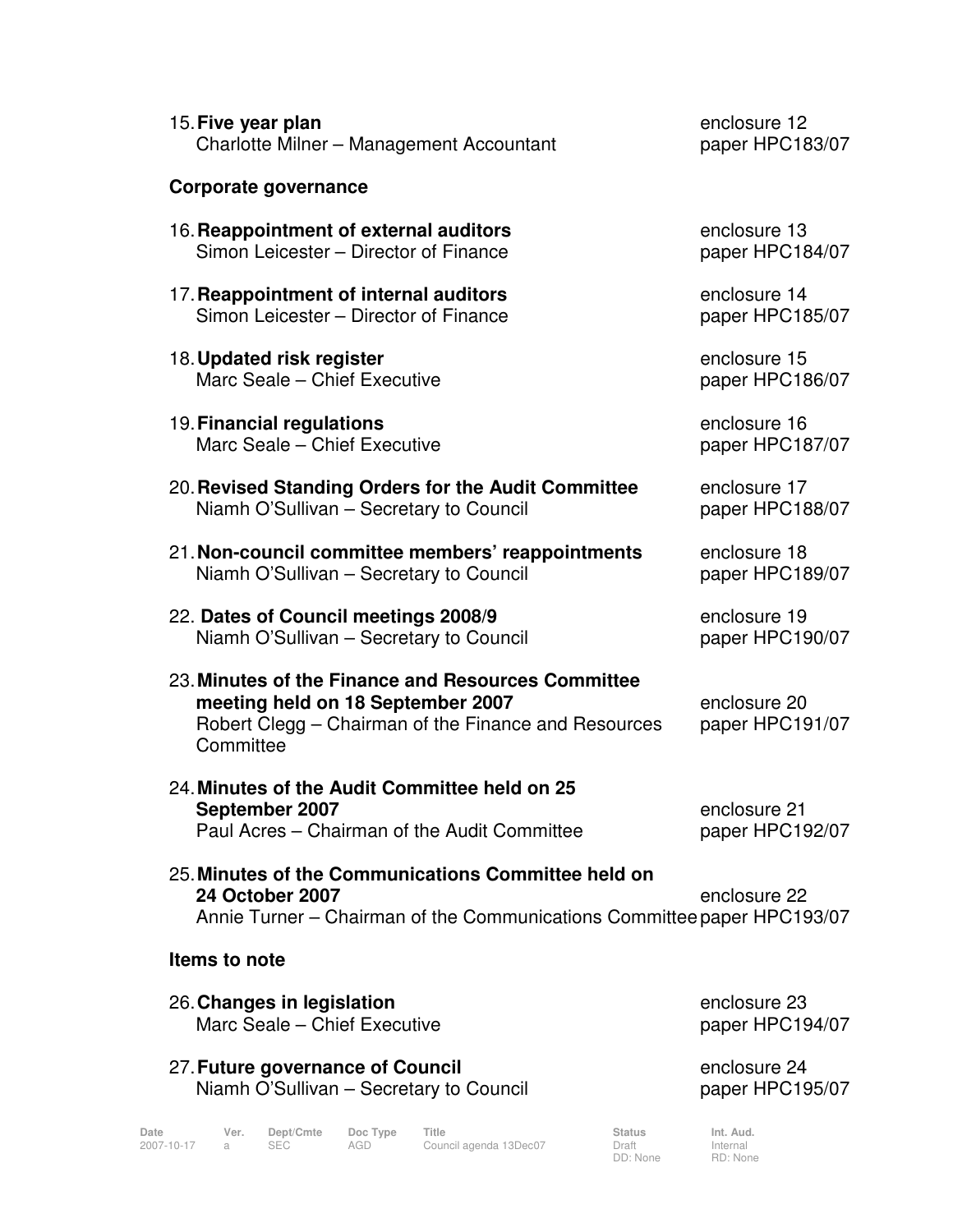|  | 28. Dates of Council meetings for 2008/9<br>Niamh O'Sullivan - Secretary to Council                                                                             | enclosure 25<br>paper HPC196/07 |
|--|-----------------------------------------------------------------------------------------------------------------------------------------------------------------|---------------------------------|
|  | 29. Notes of Council away day held on 3 & 4 October 2007<br>Niamh O'Sullivan - Secretary to Council                                                             | enclosure 26<br>paper HPC197/07 |
|  | 30. Minutes of the Fitness to Practise Forum meeting held<br>on 12 September 2007<br>Keith Ross – Chairman of the Fitness to Practise Forum                     | enclosure 27<br>paper HPC198/07 |
|  | 31. Minutes of the Conduct and Competence Committee<br>meeting held on 12 September 2007<br>Keith Ross - Chairman of the Conduct and Competence<br>Committee    | enclosure 28<br>paper HPC199/07 |
|  | 32. Minutes of the Health Committee meeting held on<br>12 September 2007<br>Tony Hazell - Chairman of the Health Committee                                      | enclosure 29<br>paper HPC200/07 |
|  | 33. Minutes of the Investigating Committee meeting<br>held on 12 September 2007<br>Morag MacKellar - Chairman of the Investigating Committee paper HPC201/07    | enclosure 30                    |
|  | 34. Notes of the Education and Training Committee meeting<br>held on 25 September 2007<br>Eileen Thornton – Chairman of the Education and Training<br>Committee | enclosure 31<br>paper HPC202/07 |
|  | 35. Reports from council representatives at external<br>meetings<br>Niamh O'Sullivan - Secretary to Council                                                     | enclosure 32<br>paper HPC203/07 |
|  | 36. Appointment of additional director to 22/26 Stannary<br><b>Street</b><br>Niamh O'Sullivan - Secretary to Council                                            | enclosure 33<br>paper HPC204/07 |
|  | 37. Any other business<br>Previously notified and agreed by the Chairman                                                                                        |                                 |
|  | 38. Date & time of next meeting<br>10:30am on Thursday 27 March 2008                                                                                            |                                 |
|  | Subsequent meetings at 10.30am on the following dates;                                                                                                          |                                 |

Thursday 29 May 2008